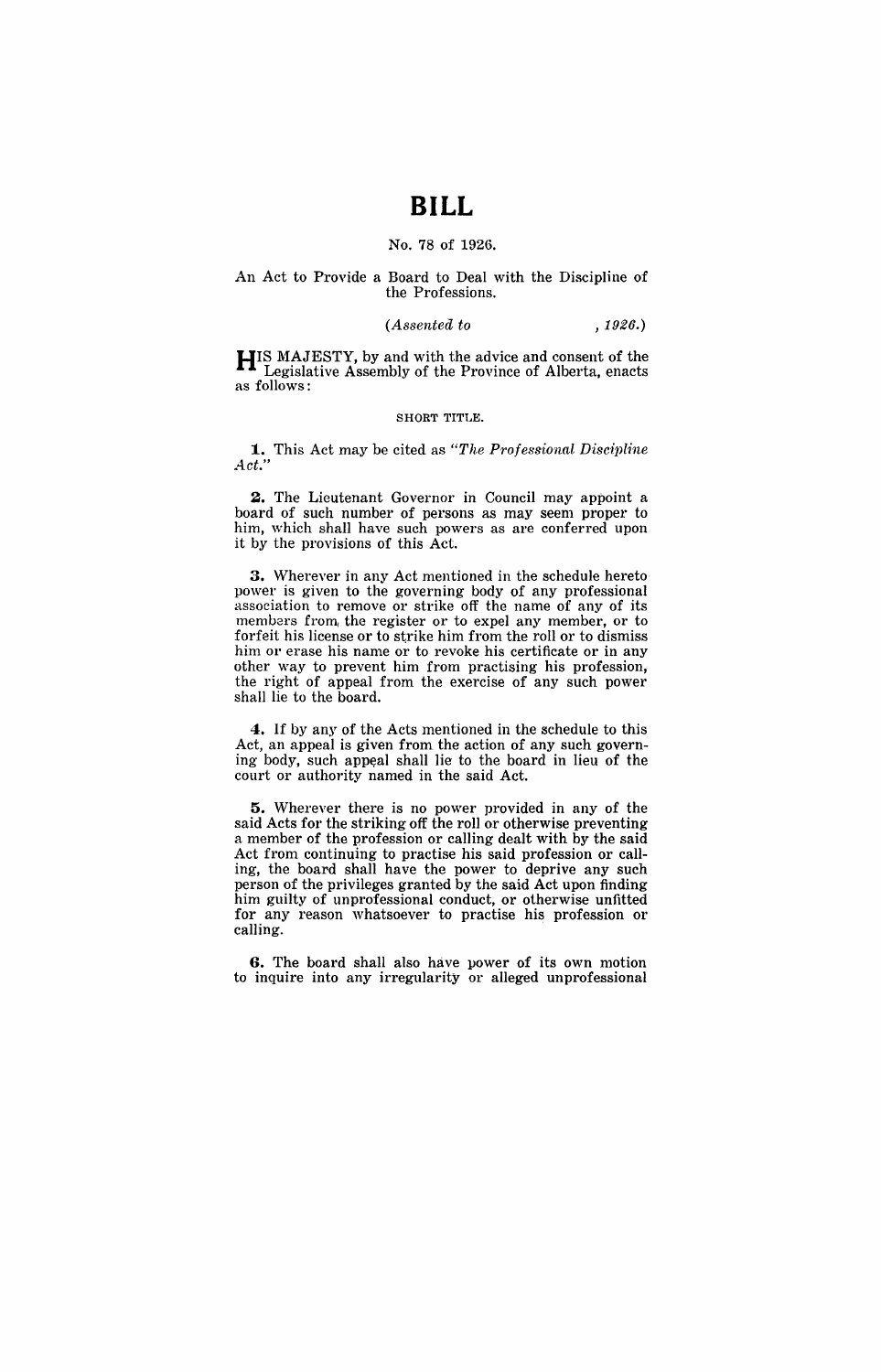conduct on the part of any person governed by the provisions of any of the Acts set out in the schedule hereto, and if it should find such person guilty of grave irregularities or unprofessional conduct, shall have power to deprive such person of the privileges granted him by the Act by which he is controlled.

**7.** If any complaint is made to the board that any member of any profession or calling dealt with by any of the Acts contained in the schedule hereto is guilty of unprofessional conduct, or is otherwise howsoever unfitted to practise his profession or calling, the board shall refer the complaint to the governing body (if any) of such profession or calling for investigation and for such action as may appear to such governing body to be proper, and in the event of it being made to appear to the board that such complaint was not duly investigated or that appropriate action was not taken with respect thereto, the board shall have power of its own motion to find the person complained against guilty of unprofessional conduct, or otherwise unfitted to practise his profession or calling, and shall have power to deprive such person of the privileges granted to him by the Act by which his profession or calling is controlled.

8. There shall be no appeal from any decision of the board nor shall the same be questioned in any court of law.,

**9.** The board shall have the power in hearing any case submitted to it under the provisions of this Act. to request any member or members of the profession of which the accused is a member, to sit with the said board as an assessor, or as assessors.

**10.** No person who has been removed, expelled, struck off, dismissed, or whose license has been forfeited, or name erased, or certificate revoked, shall be restored to the privileges of his profession until the said board has inquired into the case and directed such restoration.

**11.** The board shall have the power to make rules governing its own procedure, which upon being submitted to the Lieutenant Governor in Council and being approved by him, shall have the same force as if they were set out herein.

 $12.-(1)$  The Lieutenant Governor in Council shall have power to make regulations-

- $(a)$  defining what conduct is to be deemed unprofessional conduct with respect to any profession or calling;
- (b) defining the circumstances under which any person is to be deemed unfitted to practise his profession or calling;
- (c) establishing requirements for testing efficiency or health either as a preliminary for leave to practise any profession or calling, or to further practise any such profession or calling;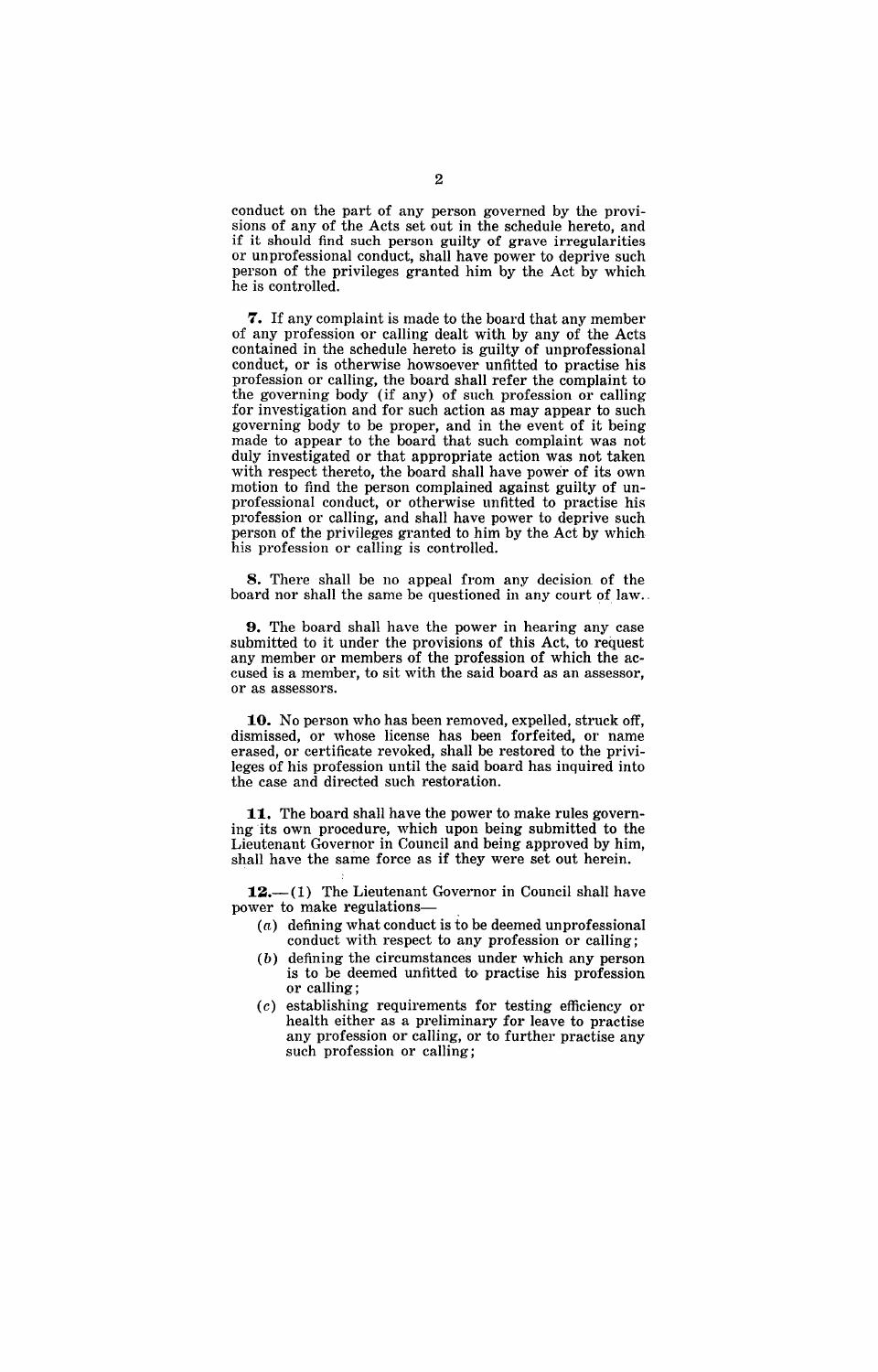$(d)$  defining the extent of the privileges to be accorded to any profession or calling in the way of debarring persons not duly qualified under the Act controlling any profession or calling from engaging in work parallel or ancillary to that usually carried on by the persons who are qualified under any such Act.

(2) All such regulations shall be laid upon the table of the Legislative Assembly within the first week of the session next held after the making of such regulations, and all such regulations when made, shall, unless and until disallowed by the Legislative Assembly at a session next held after the making of the same, have the same force and effect as if they were set out at .length herein.

**13.** The Lieutenant Governor in Council shall have power to place any Act in the Schedule and to add any Act to the Schedule and to remove any Act from the Schedule.

**14.** This Act shall come into force on the ............. . day of ..... , ..................... 19 .. ,

### SCHEDULE.

| $\qquad \qquad \text{and so on.}$ |  |  |  |  |  |  |  |  |  |  |  |  |  |  |  |  |  |  |  |  |  |  |  |  |  |
|-----------------------------------|--|--|--|--|--|--|--|--|--|--|--|--|--|--|--|--|--|--|--|--|--|--|--|--|--|